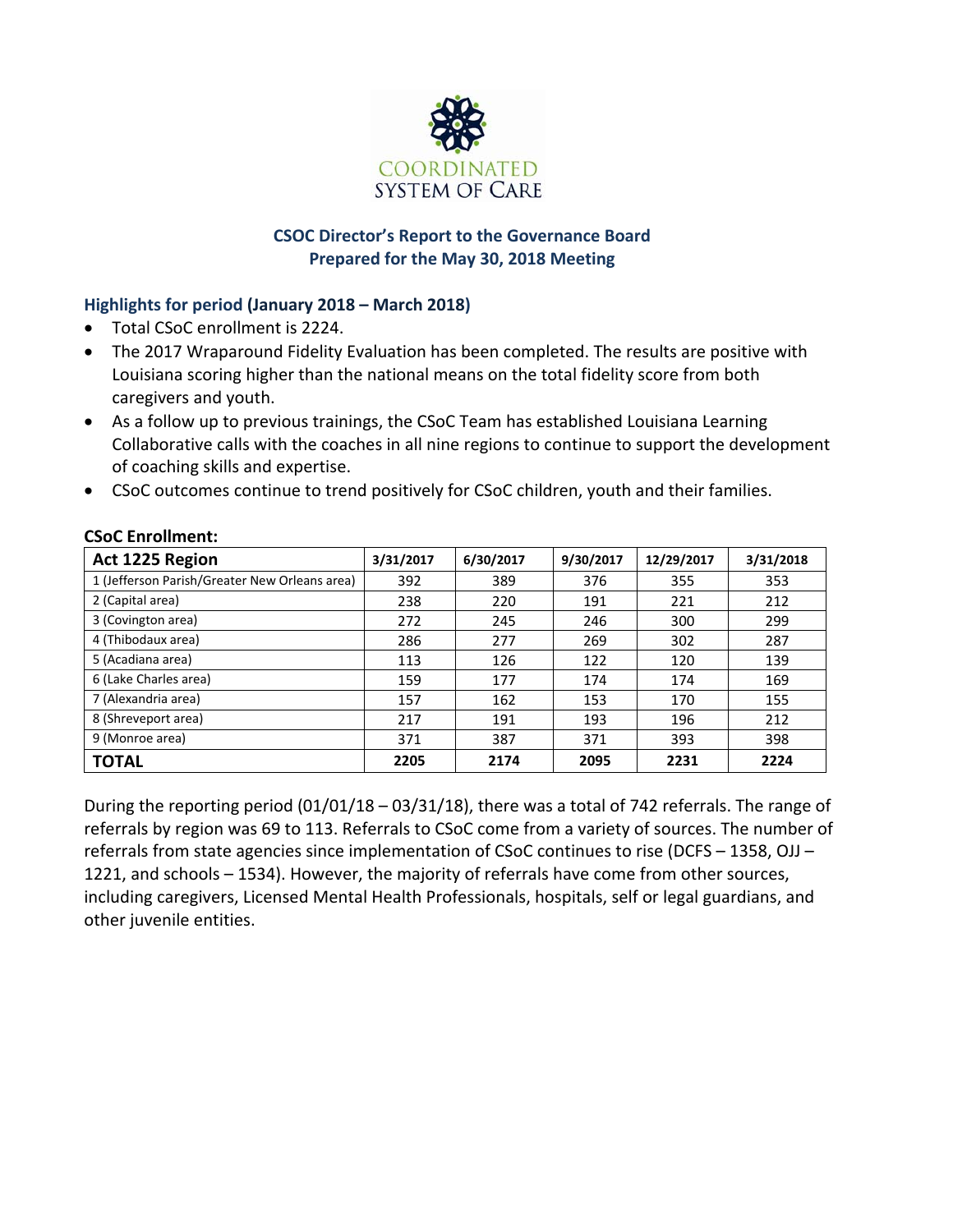# Referrals by Agency/Entity



| <b>REFERRING SOURCE</b>             |        | 12/29/2017 03/30/2018 | <b>CHANGE</b> |
|-------------------------------------|--------|-----------------------|---------------|
| Caregiver                           | 3163   | 3331                  | 168           |
| Licensed Mental Health Professional | 2558   | 2681                  | 123           |
| Other                               | 1844   | 1967                  | 123           |
| DOE/School                          | 1426   | 1534                  | 108           |
| Hospitals                           | 1372   | 1392                  | 20            |
| <b>DCFS</b>                         | 1308   | 1358                  | 50            |
| <b>CIT</b>                          | 1165   | 1221                  | 56            |
| Self or Legal Guardian              | 1019   | 1039                  | 20            |
| <b>Other Juvenile Entities</b>      | 709    | 770                   | 61            |
| OBH                                 | 129    | 133                   | 4             |
| Primary Care Physician (PCP)        | 84     | 93                    | 9             |
| Total                               | 14,777 | 15,519                | 742           |
|                                     |        |                       |               |

4 CSoC SGB May 2018

Magellan

Per request from Board members, the table below reflects referrals by region over the last four quarters. This table will continue to be included in the CSoC Director's Report.

| Act 1225 Region                               | 6/30/2017 | 9/30/2017 | 12/29/2017 | 3/31/2018 |
|-----------------------------------------------|-----------|-----------|------------|-----------|
| 1 (Jefferson Parish/Greater New Orleans area) | 86        | 65        | 53         | 75        |
| 2 (Capital area)                              | 84        | 63        | 96         | 83        |
| 3 (Covington area)                            | 90        | 107       | 115        | 113       |
| 4 (Thibodaux area)                            | 56        | 36        | 82         | 71        |
| 5 (Acadiana area)                             | 42        | 53        | 58         | 69        |
| 6 (Lake Charles area)                         | 56        | 50        | 53         | 71        |
| 7 (Alexandria area)                           | 44        | 51        | 50         | 74        |
| 8 (Shreveport area)                           | 85        | 88        | 94         | 99        |
| 9 (Monroe area)                               | 98        | 108       | 91         | 87        |
| TOTAL                                         | 641       | 624       | 692        | 742       |

#### **CSoC Referrals by Quarter**

The majority of children/youth enrolled in CSoC are male (1,304 or 63%). African-American is the predominant race of these young people, representing 1,155 (56%). The age group with the highest enrollment is 12-16 years old (955 or 45%).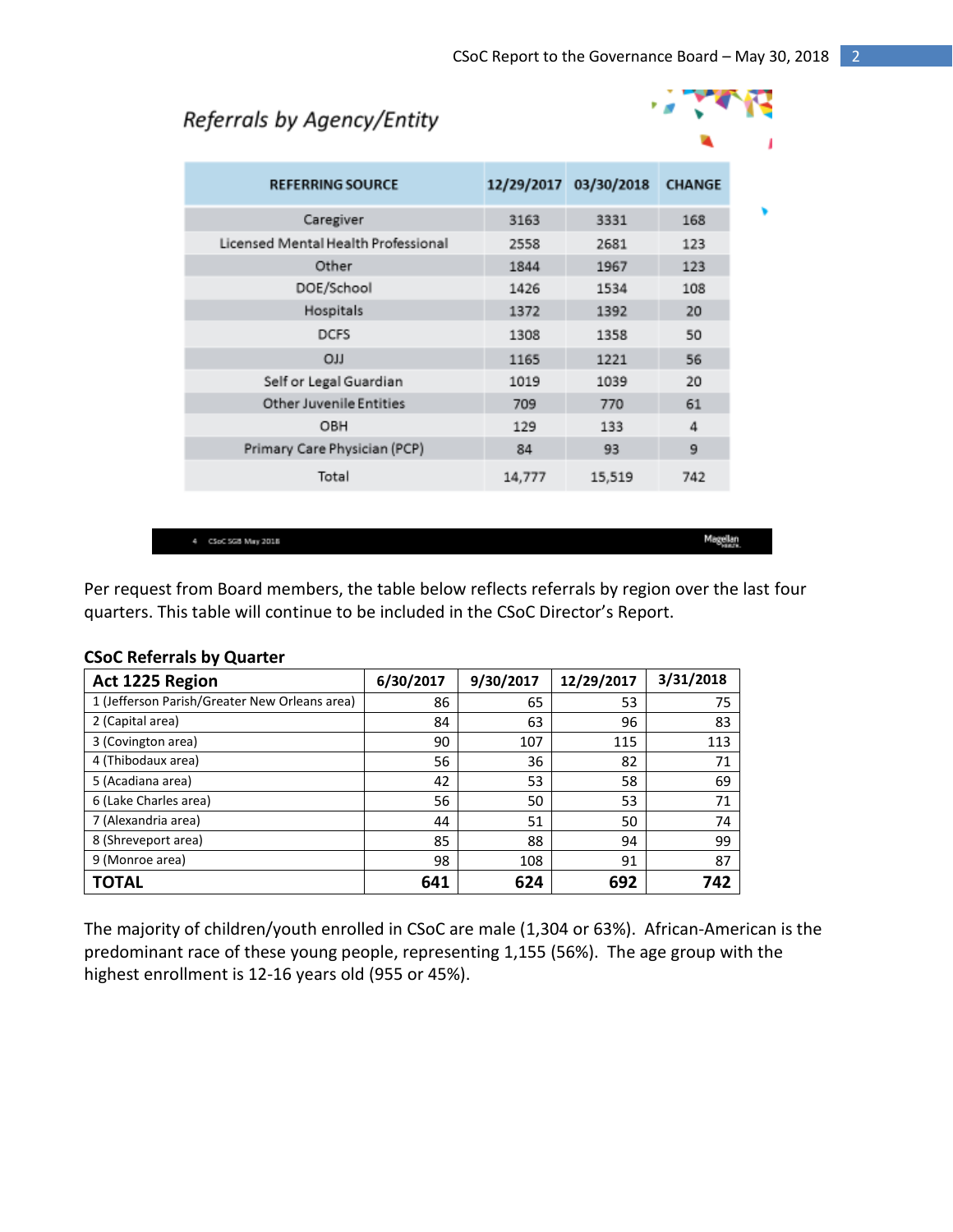# **Wraparound Agency (WAA) update:**

The WAAs continue to work in their communities, engaging partners and other stakeholders to support the adoption of system of care values, as well as to increase awareness of and access to the CSoC program.

Many of the WAAs have developed relationships and collaborations with local system partners. I have requested that the WAAs send me examples of some of this work that they are engaged in to report to the Board. Following are some examples that I received from the Choices Organization, which runs three of the regional WAAs.

#### **Choices Region 6**

Choices partners with the (Calcasieu) juvenile prosecutor, juvenile public defender and both parish and state probation to pre-screen youth for potential referral to CSoC. These system partners work closely together and have often attended child and family team meetings. This collaboration frequently leads to agreement between the juvenile prosecutor and juvenile public defender to advocate that youth are released from detention or probation early as a result of positive trends in youth outcomes and support.

Choices has been given the use of office space in the courthouse certain days of the week to speak to families about their interest in learning about wraparound and their potential referral to CSoC.

#### **Choices Region 8**

In this region, Choices works closely with the Caddo Parish juvenile services and juvenile and family court. Working closely with parish probation, youth are frequently referred to and enrolled in wraparound for additional support. Both the child welfare court and mental health court work closely to ensure that families who may need the added assistance of wraparound are connected to Choices for referral and enrollment.

Choices has a close working relationship to the Natchitoches Parish drug court. As a result of this partnership, two facilitators attend the 2018 Drug Court Conference with the members of the Drug Court Team.

#### **Choices Region 3**

This region provides a facilitator to work as a liaison to the Hammond City Court (Judge Gassaway) and the 21st Judicial Court (Judge Edwards). He assists the Courts with identifying youth that would benefit from CSoC services and then helps families through the referral process.

The State CSoC team is working with the Magellan CSoC team and the WAAs to review the current quality data reports to better understand regional areas of strengths and needs from a practice perspective. Magellan completed the annual 2017 Wraparound Fidelity study. The results will be shared during the new business section of this meeting.

#### **Family Support Organization**

Behavioral Services of Louisiana continues to grow its staff in order to serve the full complement of CSoC youth and parents requiring parent and youth support services. Currently, the organization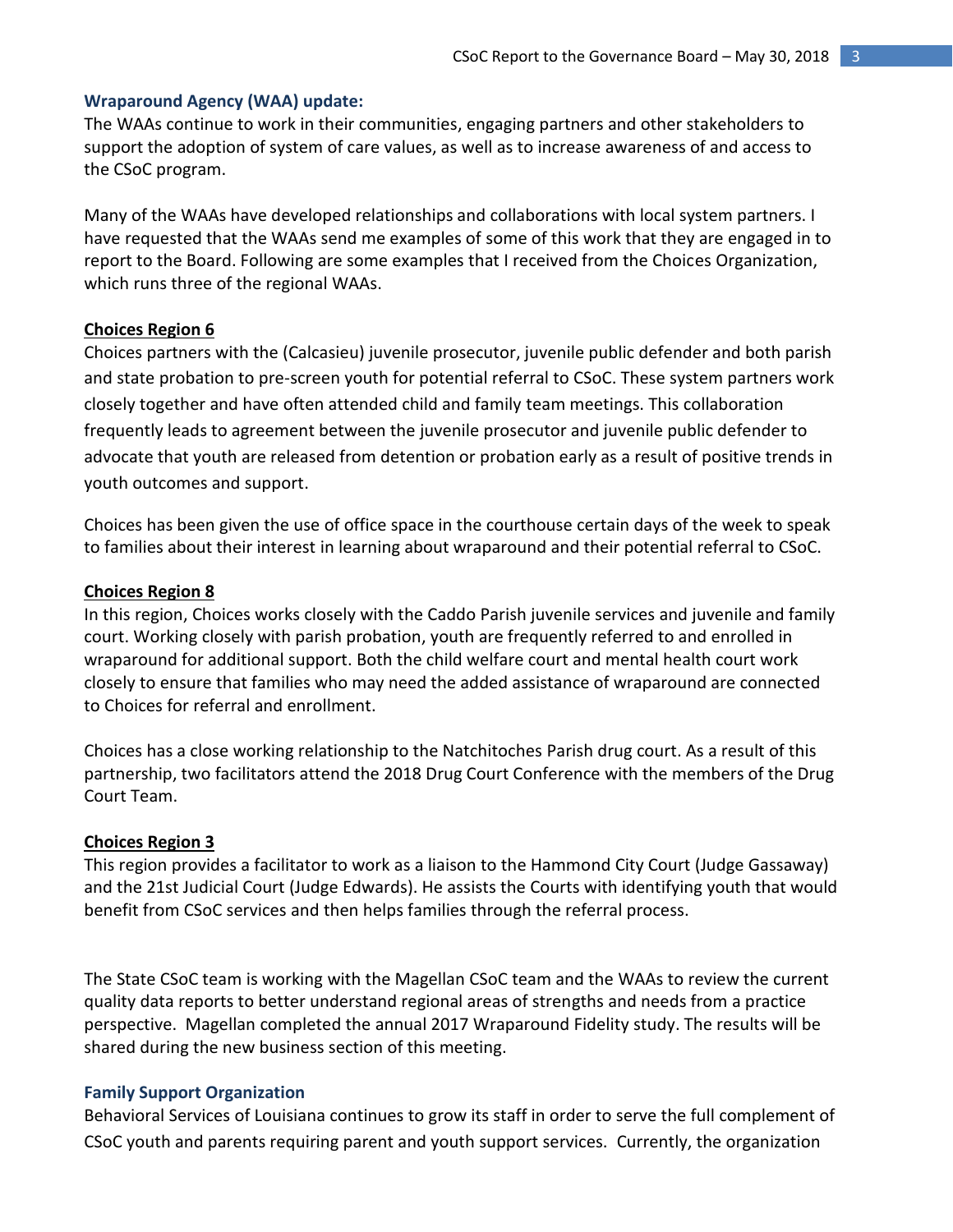has 75 staff in these roles (up from 59 last quarter), located across the state. Currently, 555 CSoC participants are receiving services (up from 234 last quarter). Of those participants receiving services, 74% receive parent support and 35% receive youth support. All regions have staff capacity to provide service to new referrals, the rates of which are expected to continue increasing in upcoming months.

## **Statewide Coordinating Council**

As the FSO has been focused on staff recruitment, training, and deployment to serve youth and families, the work building the Family and Youth Advisory Boards has yet to begin. However, Sheila will work with the leaders of the FSO to set a timeline for development of the Boards.

#### **CSoC Finance and Audit Committee:**

This committee meets on an 'as needed' basis and did not meet during this quarter. The CSoC MOU has been signed by all agency Secretaries.

## **CSoC Quality Assurance (QA) Committee:**

Committee Chair, Cindy Guitrau, will report to the Board during today's meeting.

#### **Provider Network:**

#### **Short-term Respite**

• There are 21 STR providers this quarter.

## **Independent Living Skills Building**

There are 133 ILSB providers throughout the regions.

## **Trends in Children/Youth Outcomes Data:**

#### **Inpatient Psychiatric and Emergency Room Utilization**

Source: Medicaid Claims: Calendar Year 2018, Quarter 1

Utilization of inpatient psychiatric hospitalization for CSoC youth who were enrolled in CSoC for more than 90 days. Review includes use of inpatient psychiatric hospitalization 90 days **before enrollment i**n CSoC and 90 days **post-discharge** from CSoC.

- Data reveals an **86.15% decrease** in the **use of inpatient psychiatric hospitalization in the 90 days post-discharge from CSoC.**
- Data also reveals an **80.85% decrease in the use of the emergency room for behavioral health diagnosis for the same population.**

#### **CSoC Children Inpatient Psychiatric Utilization**

Source: Magellan

- Percent of CSoC members (under 22) who were served in a psychiatric hospital during the quarter: 123 or 4.67%
- Average length of stay for CSoC members (under 22) in psychiatric hospitalization: 6.82 days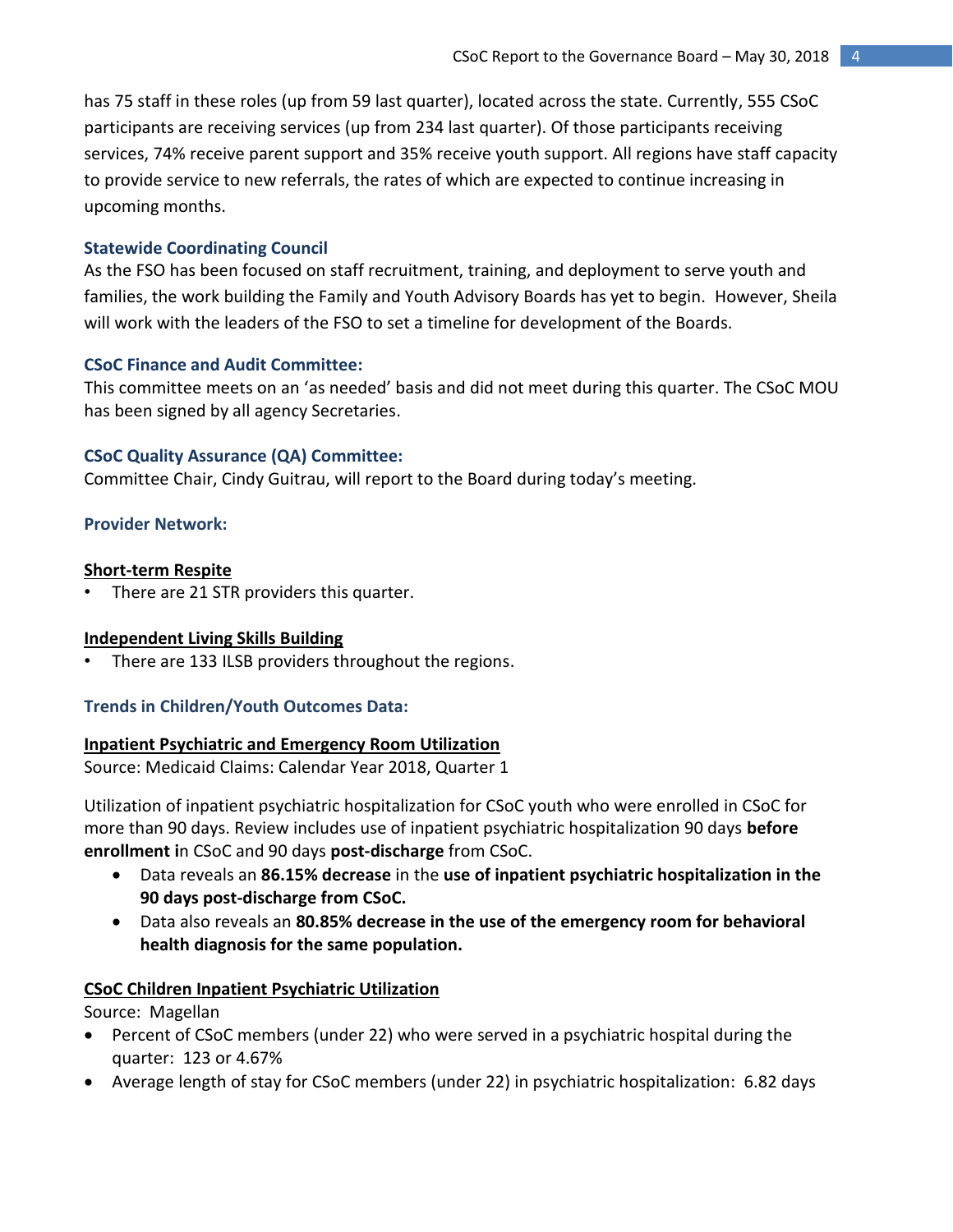

| <b>TYPE OF</b><br><b>SETTING</b>     | <b>MEMBER COUNT:</b><br>all members who<br>spent any days in<br>restrictive settings<br>(levels shown<br>below) | <b>NUMBER OF CHILDREN</b><br>UNDER AGE 22 ENROLLED<br>WITH MCO DURING<br><b>REPORTING PERIOD</b> | <b>PERCENT</b> | ALOS |
|--------------------------------------|-----------------------------------------------------------------------------------------------------------------|--------------------------------------------------------------------------------------------------|----------------|------|
| Inpatient<br>Psychiatric<br>Hospital | 123                                                                                                             | 2,633                                                                                            | 4.67%          | 6.82 |

CSoC Children Inpatient Psychiatric Utilization

|  | CSoC 5GB May 2018 |
|--|-------------------|

Magellan

# **CANS Outcomes Data**

# Source: Magellan

Outcomes Findings: An analysis of the global CANS scores beginning at initial intake and then at discharge for 465 youth with valid data of the 479 youth discharged during the quarter showed:

- A mean score decrease of 18.76 points
- 72.69% of youth showed improved clinical functioning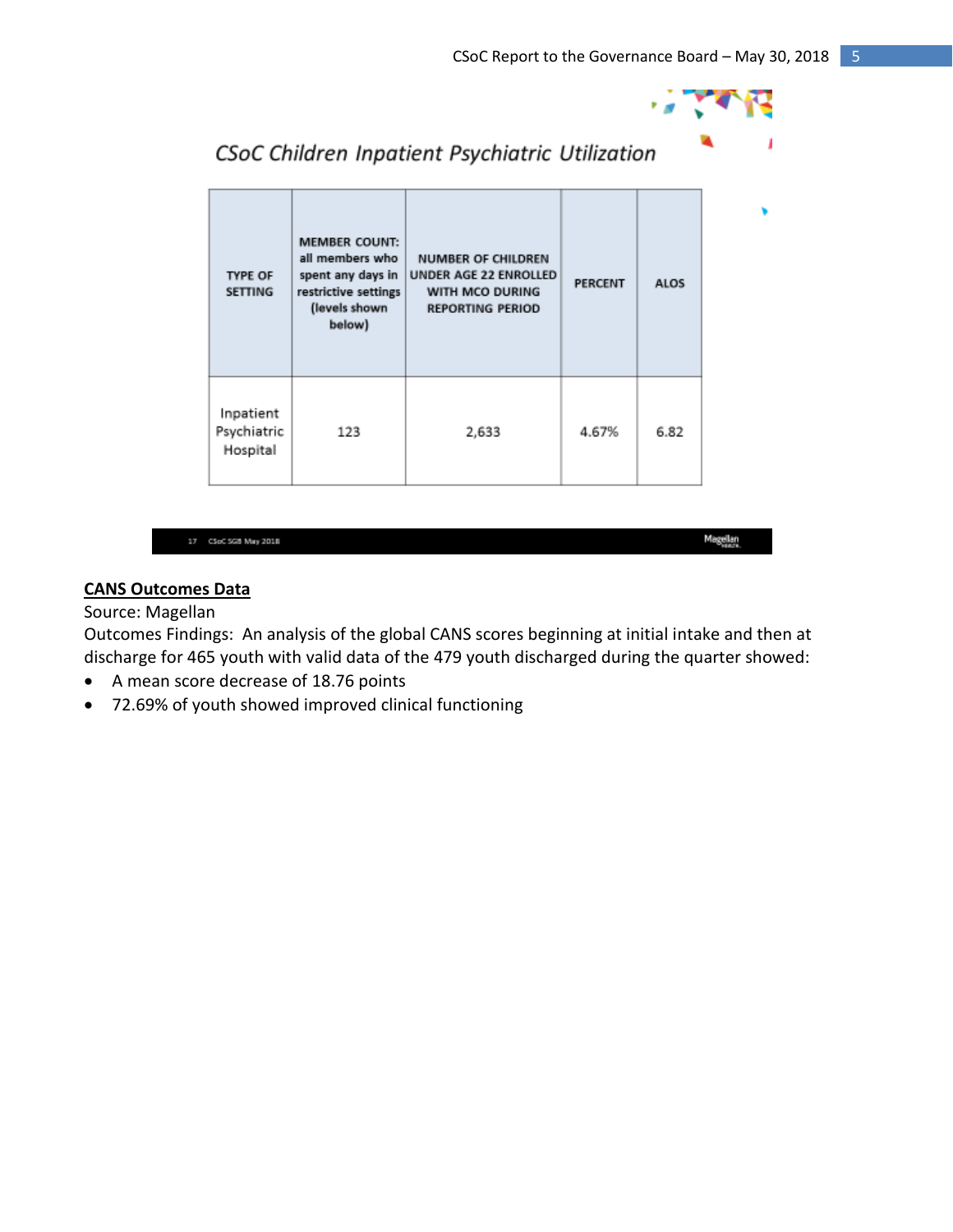

Child and Adolescent Needs and Strengths (CANS) **Outcomes: Clinical Functioning** 



29 CSoC 5GB May 2018

Magellan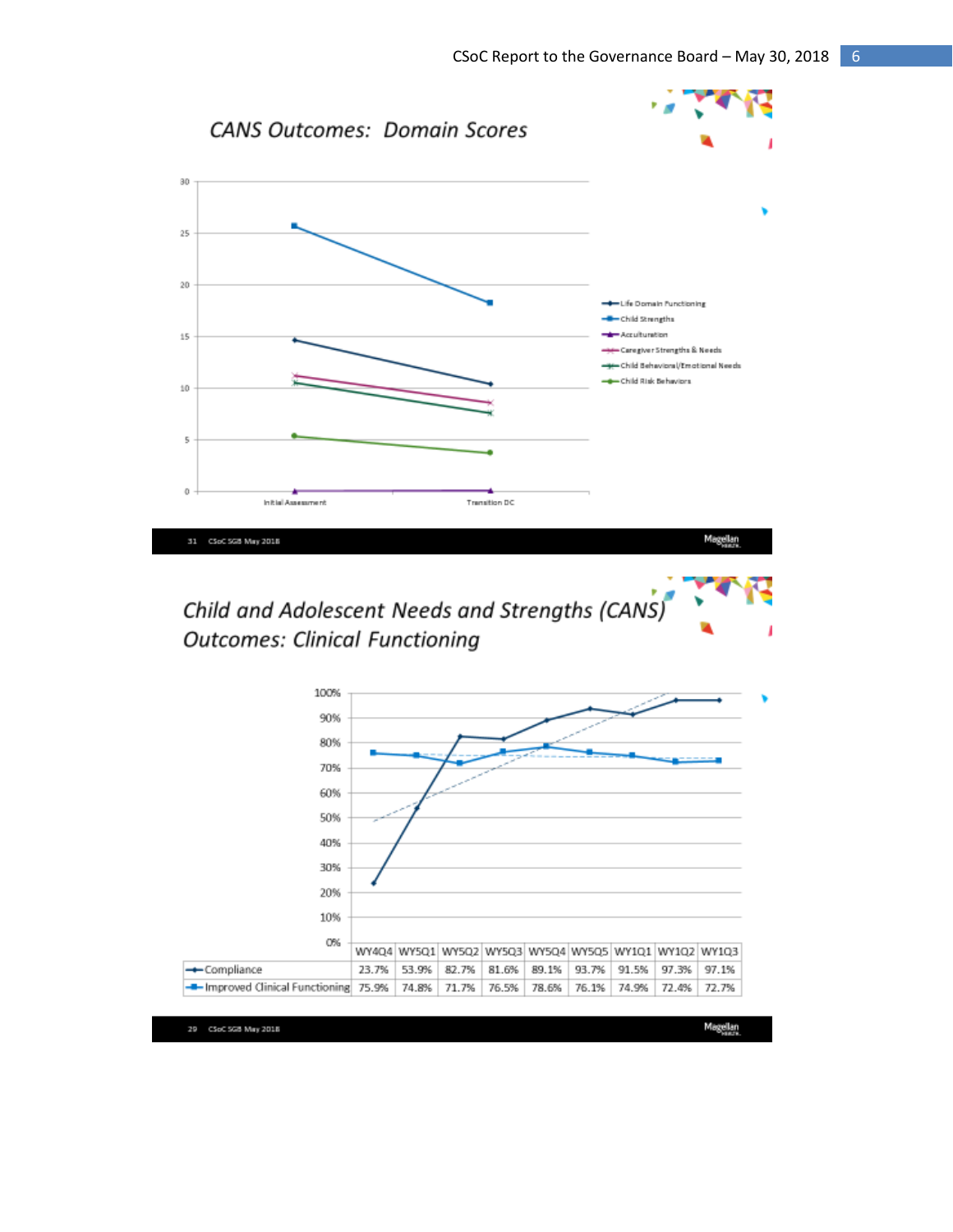# **School Outcomes**

Source: Magellan

The CANS school module, which evaluates school functioning, is regularly applied when children and youth initially enroll in CSoC, then every 180 days after enrollment and at discharge. This offers a more consistent and objective picture of a youth's school functioning over time. The following results were documented:

- 71.33% showed improved school functioning
- 67.59% showed improved school behavior

# **Youth with an IEP**

Source: Magellan

 A review of the enrollment for this time period indicates that approximately 34.14% of the children/youth enrolled in CSoC had a current IEP meaning that they are receiving special education services in the school system.

## **Home and Community Based Services**

Source: Magellan

 The use of Home and Community-Based Services remained lower than past reporting periods due to termination of the previous Family Support Organization (FSO) from the Magellan provider network. Service utilization was slightly higher than during the last reporting period as the new FSO began providing services during January 2018 and is now serving CSoC members statewide. The utilization of services is expected to continue to trend upward going forward.

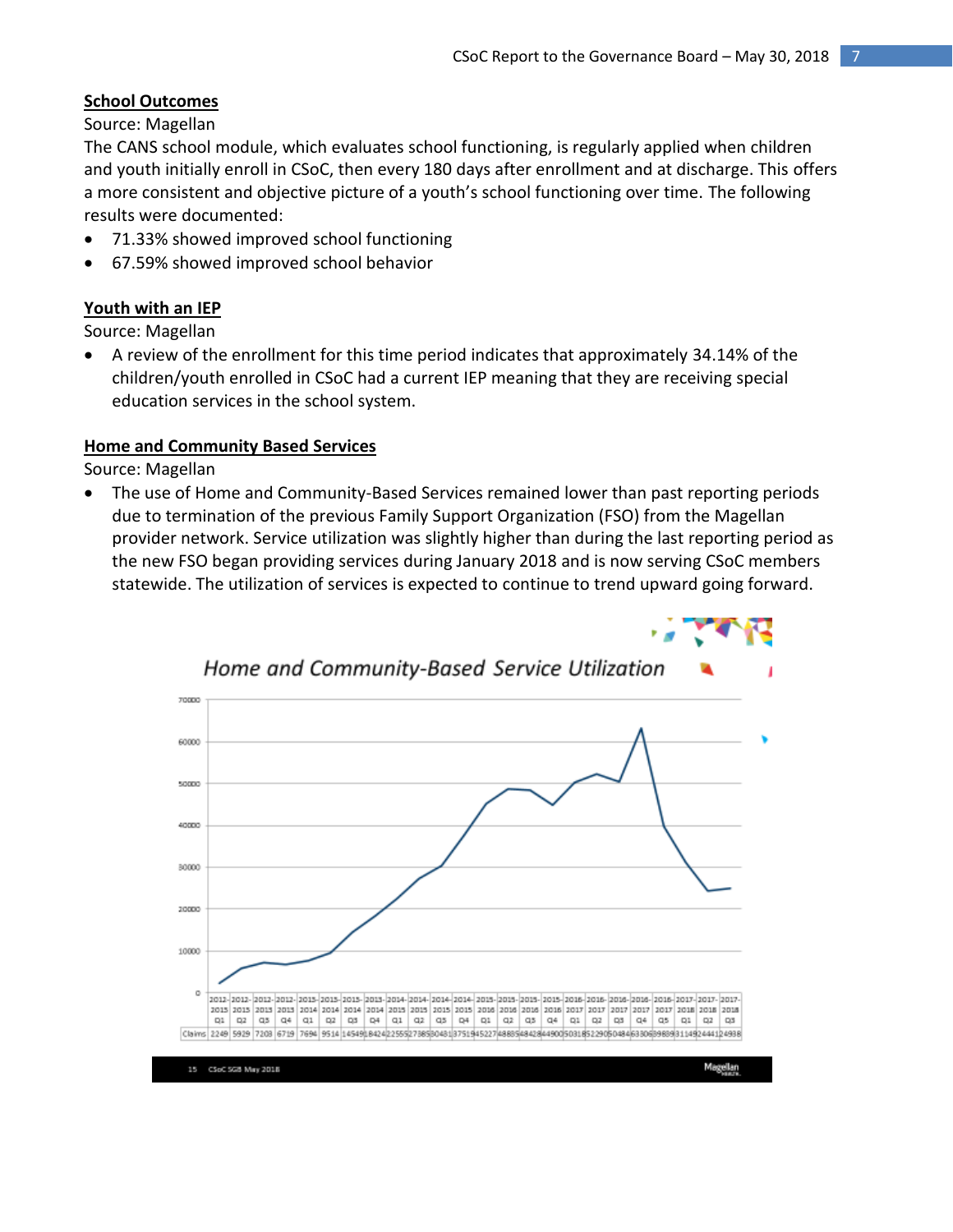#### **Living Situation at Discharge from CSoC**

Source: Magellan

 Percent of youth whose living situation at discharge from CSoC is a home and community based setting: 91.2%



Central Goal of CSoC is to ensure high risk children remain in the Home and Community: This quarter 91.2% of children were discharged into a HCBS.

| 25 CSoC 5GB May 2018 | Magellan<br><b>STATE</b> |
|----------------------|--------------------------|

# **Utilization of Natural/Informal Supports**

Source: Magellan

 Percent of CSoC members who have at least one natural/informal support on their child and family team: 89.8%